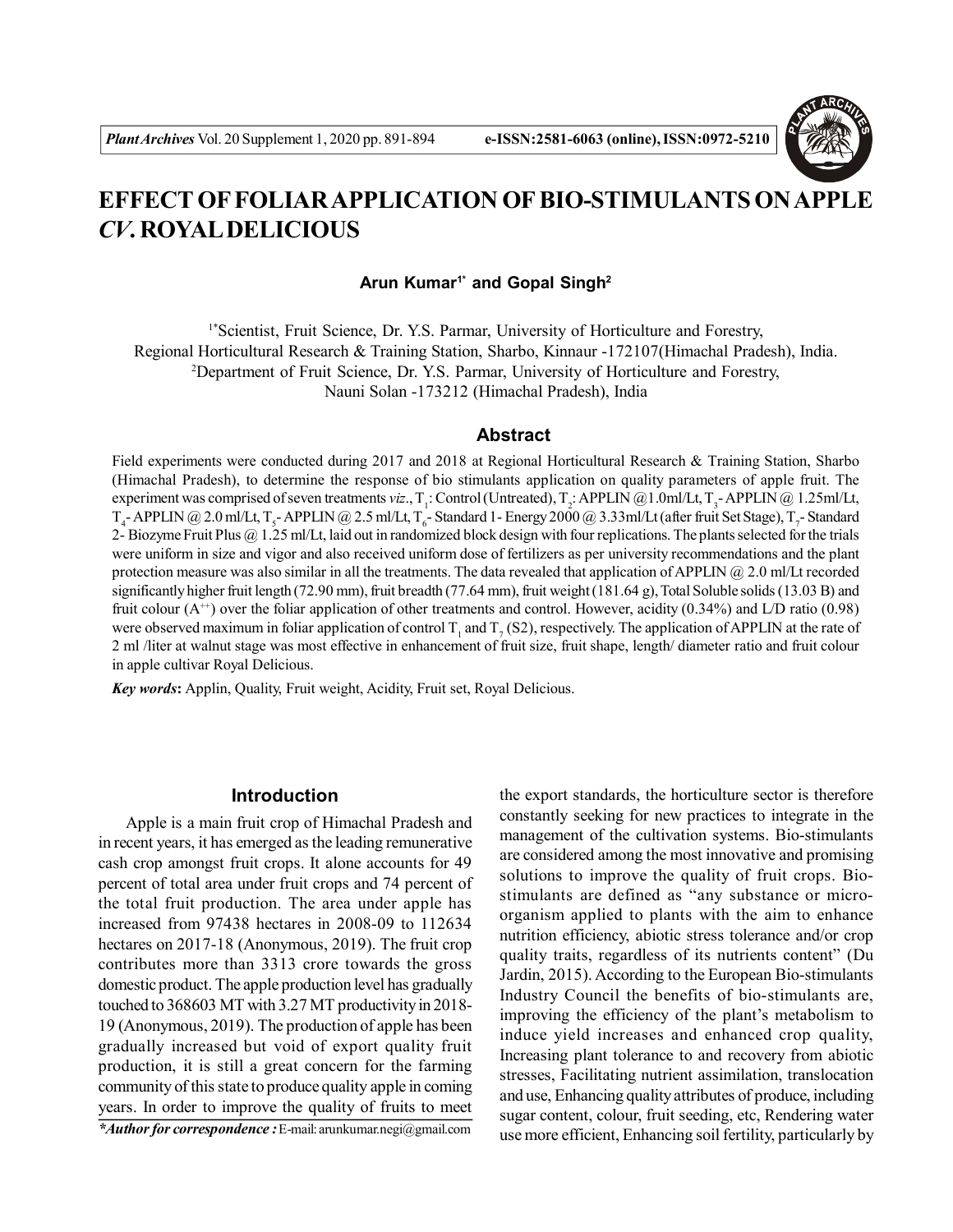fostering the development of complementary soil microorganisms. Unfortunately, very limited researches have been carried out regarding the use of bio-stimulants on fruit crops. Effect of bio-stimulants like APPLIN, Biozyme Fruit Plus and Energy 2000 (Standard) on fruit characteristics have to be studied in various fruit crops to assess the effect on quality parameters. Hence, the objective of the present study was to study the effect of foliar application of bio-stimulants on Size, Shape and Colour of apple fruit & Phyto-toxicity symptoms on apple *cv*. Royal Delicious.

## **Materials and Methods**

The present investigation was undertaken during the years 2016-17 and 2017-18 in the Regional Horticultural Research & Training Station of Dr. Y.S. Parmar UH&F Nauni Solan, Himachal Pradesh. The experiment was carried out with randomized block design with four replications considering stages of after fruit set stage and walnut stage of fruit development. The treatments consisted of T<sub>1</sub>: Untreated control, T<sub>2</sub>: APPLIN @1.0ml/ Lt, T<sub>3</sub>: APPLIN @ 1.25ml/Lt, T<sub>4</sub>: APPLIN @ 2.0ml/Lt,  $T_s$ : APPLIN @ 2.5ml/Lt  $T_s$ : Standard 1- Energy 2000  $\omega$  3.33ml/Lt (after fruit Set Stage),  $T_i$ : Standard 2-Biozyme Fruit Plus  $\omega$  1.25 ml/Lt. all the treatments were applied as foliar sprays, at walnut stage and fruit set stage. The plants selected for the trials were uniform in size and vigor and also received uniform dose of fertilizers as per university recommendations and the plant protection measure was also similar in all the treatments. The fruit samples collected during September were washed and kept for analysis. Fruit length, breadth and L/D ratio were measured with vernier calipers and fruit weight was recorded in a sensitive weighing balance. Total soluble solids were measured with the help of refractometer and total acidity was estimated by using standard methods and procedures given by A.O.A.C., (1970). Ten fruits were selected randomly from each treatment and kept in normal environmental conditions and at the same time remaining five fruit samples were kept in room temperature to determine the shelf life (days). The data obtained were tabulated and analyzed subjected to the Analysis of Variance (ANOVA) procedure of Statistical Analysis System (SAS).

#### **Results and Discussion**

Foliar application of APPLIN along with two standard checks have shown a significant effect on the effect of on fruit length, fruit breadth, fruit weight, length/diameter ratio, total soluble solids (TSS) and acidity. It is evident from the data presented in table 1, that APPLIN, Energy 2000 and Bio-Zyme Fruit Plus has significant effect on fruit length, fruit breadth, fruit weight, fruit length/diameter ratio and total soluble solids (TSS) over the control during both the year of study. The maximum fruit length (72.90 mm) was recorded in treatment  $(T_4)$  which was statistically at par with treatments  $(T_3$  and  $T_5)$  and the minimum fruit length (60.77 mm) was recorded in control  $(T_1)$  during both the year of study. The fruit breadth was also recorded maximum (77.64 mm) in treatment  $(T_4)$ which was statistically superior to other treatments in respect of fruit breadth.

The minimum fruit breadth (67.98 mm) was recorded in control  $(T_1)$ , which was statistically at par with the treatments of  $T_2$  and  $T_7$ . The enhancement of fruit length and breadth by the bio-stimulants application may be attributed to the profound effect of plant growth regulation substances produced by the effective microorganisms (bacteria, yeast and fungi) or In improving the availability and acquisition of nutrients from the soil which promoted the vegetative growth, Martin *et al.,* (1989) and Jagnow *et al.,* (1991) indicated that the bacteria produced adequate amount of IAA and cytokines, which increase the surface area per unit root length and cytokines, which increase the surface area per unit root length and hence enhanced the root hair branching with an eventual increase in acquisition of nutrients from the soil leads to improvement in fruit size. The present results are in harmony with those reported by Ghoneim (1999) and

| <b>Treatments</b> | Fruit length (mm) |       |             | Fruit breadth (mm) |       |             | Fruit weight (g) |        |             | L/D ratio |       |             |
|-------------------|-------------------|-------|-------------|--------------------|-------|-------------|------------------|--------|-------------|-----------|-------|-------------|
|                   | 2017              | 2018  | <b>Mean</b> | 2017               | 2018  | <b>Mean</b> | 2017             | 2018   | <b>Mean</b> | 2017      | 2018  | <b>Mean</b> |
| Control           | 65.58             | 55.95 | 60.77       | 68.42              | 67.53 | 67.98       | 164.23           | 124.25 | 144.24      | 0.92      | 0.82  | 0.87        |
|                   | 70.82             | 56.26 | 63.54       | 70.23              | 68.27 | 69.25       | 167.12           | 128.25 | 147.69      | 1.03      | 0.83  | 0.93        |
|                   | 75.32             | 61.09 | 68.21       | 72.35              | 70.56 | 71.46       | 178.20           | 148.50 | 163.35      | 1.04      | 0.87  | 0.96        |
|                   | 80.54             | 65.25 | 72.90       | 77.70              | 77.57 | 77.64       | 184.40           | 178.87 | 181.64      | 1.03      | 0.84  | 0.94        |
| $T_{\rm c}$       | 76.60             | 63.51 | 70.06       | 73.71              | 72.40 | 73.06       | 178.30           | 166.62 | 172.46      | 1.03      | 0.84  | 0.94        |
| $T_6(S_1)$        | 74.60             | 60.96 | 67.78       | 71.39              | 70.53 | 70.96       | 175.80           | 141.25 | 158.53      | 1.04      | 0.84  | 0.94        |
| $T_7(S_2)$        | 74.12             | 57.95 | 66.04       | 70.52              | 69.30 | 69.91       | 172.30           | 139.50 | 155.90      | 1.05      | 0.90  | 0.98        |
| CD.<br>(0.05)     | 5.63              | 2.84  | 4.24        | 3.22               | 2.32  | 2.77        | 7.89             | 12.10  | 10.00       | 0.040     | 0.039 | 0.40        |

**Table 1:** Effect of foliar application of APPLIN on different fruiting characteristics of apple *cv*. Royal Delicious.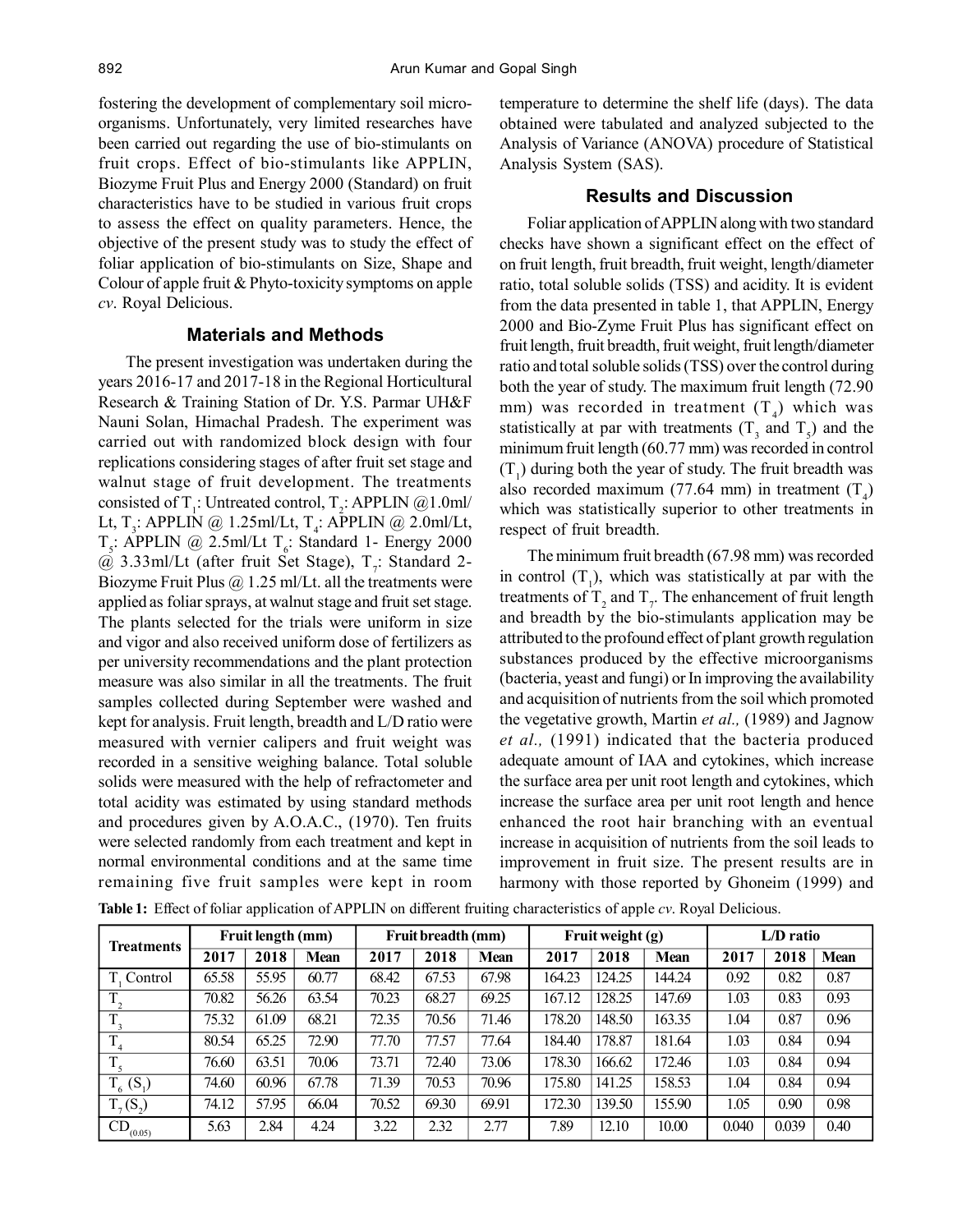| <b>Treatments</b>         | <b>Total soluble solids</b><br>(TSS <sup>0</sup> B) |       |       | Acidity $(\% )$ |       |             | Colour* |        |             |
|---------------------------|-----------------------------------------------------|-------|-------|-----------------|-------|-------------|---------|--------|-------------|
|                           | 2017                                                | 2018  | Mean  | 2017            | 2018  | <b>Mean</b> | 2017    | 2018   | <b>Mean</b> |
| T. Control                | 65.58                                               | 55.95 | 60.77 | 68.42           | 67.53 | 67.98       | 164.23  | 124.25 | 144.24      |
| $\rm T_{_2}$              | 70.82                                               | 56.26 | 63.54 | 70.23           | 68.27 | 69.25       | 167.12  | 128.25 | 147.69      |
| $T_{3}$                   | 75.32                                               | 61.09 | 68.21 | 72.35           | 70.56 | 71.46       | 178.20  | 148.50 | 163.35      |
| T,                        | 80.54                                               | 65.25 | 72.90 | 77.70           | 77.57 | 77.64       | 184.40  | 178.87 | 181.64      |
| $T_5$                     | 76.60                                               | 63.51 | 70.06 | 73.71           | 72.40 | 73.06       | 178.30  | 166.62 | 172.46      |
| $T_{6}$ (S <sub>1</sub> ) | 74.60                                               | 60.96 | 67.78 | 71.39           | 70.53 | 70.96       | 175.80  | 141.25 | 158.53      |
| $T_{7}(S_{2})$            | 74.12                                               | 57.95 | 66.04 | 70.52           | 69.30 | 69.91       | 172.30  | 139.50 | 155.90      |
| CD<br>(0.05)              | 5.63                                                | 2.84  | 4.24  | 3.22            | 2.32  | 2.77        | 7.89    | 12.10  | 10.00       |

**Table 2:** Effect of foliar application of APPLIN on different fruiting characteristics however firmness was not affected of apple *cv*. Royal Delicious.

\*A<sup>+</sup>: 80-90% Red, A<sup>++</sup>: 90-100% Red

Eissa, (2002). During both the year of study, the highest fruit weight (181.64 g) was also recorded in Treatment  $(T_4)$  which was statistically at par with treatment  $T_5$ , where as it was lowest (144.24 g) in control  $(T_1)$ , which was statistical at par with  $T_2$ . The length/diameter ratio was recorded maximum (0.98) in treatment  $T_{7}$ , which was statistically at par with treatments  $T_3$ ,  $T_4$ ,  $T_5$  and  $T_6$ . It is apparent from the Table 2 that the highest total soluble solid (13.03ºB) was recorded in T4 which was statistically at par with treatment T5, whereas lowest total soluble solids (11.89°B) was observed in control  $(T_1)$ . The effect on acidity was found to be significantly higher (0.34%) in treatment  $T_1$  (Control). However, the minimum acidity  $(0.14\%)$  was recorded in treatments T<sub>4</sub>, which was statistically at par with  $T_s$  and  $T_\tau$ . During the course of two years of study, the fruit colour development was also influenced by these treatments and highest red colour proportion was observed with treatments  $T_4$  and  $T_5$ respectively. All the studied parameters were found to be affected by the bio-stimulant treatments compared to the untreated trees, in both seasons. All the applications of bio-stimulant generally, improved fruit quality (*i.e.* fruit weight, fruit dimensions, TSS% and Total sugars%) **Table 3:** Effect of foliar application of APPLIN on appearance of phyto-toxicity on apple *cv*. Royal Delicious.

|                    |       | <b>Phyto-toxicity</b><br>on Fruits |       | <b>Effect on</b><br><b>Fruits</b> | <b>Phyto-toxicity</b><br>on |       |  |
|--------------------|-------|------------------------------------|-------|-----------------------------------|-----------------------------|-------|--|
|                    |       | Surface                            |       | <b>Drop</b>                       | Foliage                     |       |  |
|                    | 2017  | 2018                               | 2017  | 2018                              | 2017                        | 2018  |  |
| T, Control         | 65.58 | 55.95                              | 60.77 | 68.42                             | 67.53                       | 67.98 |  |
| $\overline{T}_2$   | 70.82 | 56.26                              | 63.54 | 70.23                             | 68.27                       | 69.25 |  |
| T.                 | 75.32 | 61.09                              | 68.21 | 72.35                             | 70.56                       | 71.46 |  |
| T                  | 80.54 | 65.25                              | 72.90 | 77.70                             | 77.57                       | 77.64 |  |
| $\overline{T}_5$   | 76.60 | 63.51                              | 70.06 | 73.71                             | 72.40                       | 73.06 |  |
| $T_{6}$<br>$(S_1)$ | 74.60 | 60.96                              | 67.78 | 71.39                             | 70.53                       | 70.96 |  |
|                    | 74.12 | 57.95                              | 66.04 | 70.52                             | 69.30                       | 69.91 |  |

compared to the control in both seasons. These results reflect similar trends to those of plant growth and mineral content leaves as previously mentioned. Therefore, increase might be attributed to the increments on the amounts of metabolites synthesized by the plant which, in turn, accelerate plant growth and resulted in improving fruit quality parameters. These results can be explained as the bio-stimulant contains more than 60 selected strains of microorganisms as bacteria, yeast, actinomycetes and various and various

fungi. The high contents of minerals and vitamins as well as the cytokines contents in yeast might play a role in orientation and translocation of metabolites from leaves into the productive organs as recorded by Attala *et al*., (2000). Also similar results were recorded by Eissa, (2003) and Dawa, (2000). Symptoms of phyto-toxicity were not observed (Table 3) on the fruit surface, leaf surface and initiation of fruit fall during the study period.

## **Conclusions**

Bio-stimulants play a very important role in fruit production by influencing various physiological processes. Results enumerated that the application of APPLIN along with two standard checks had a significant effect on n fruit length, fruit breadth, fruit weight, length/diameter ratio, total soluble solids (TSS) and acidity of apple *cv*. Royal Delicious. In the light of this situation foliar application of APPLIN at the walnut stage of fruit development  $\omega$  2ml/liter influence the fruit size, shape, acidity and colour development of Royal Delicious *cv*. of apple.

#### **References**

- A.O.A.C. (1970). Official method of analysis XI Edn. Association of official Analytical chemists, Washington D.C.
- Anonymous (2019). Horticultural at a Glance. Department of Horticulture, Himachal Pradesh, India.
- Attala, Eman S. amal., M. El-Seginy and G.I. Eliwa (2000). Response of "le-connte" pear trees to foliar application with active dry yeasts. *J. Agric mansoura univ.,* **25:** 7701-7707.
- Dawa, K.K., T.M. El-Gazor, H.A. El- Sayed, A.M. Hewedy and A.M. Ouda (2000). Effect of organic and bio-fertilizers on chemical composition, yield and fruit quality of tomato plants. *J. Agric. Sci. Mansoura univ.,* **25:** 4555-4574.
- Du Jardin, P. (2015). Plant biostimulants: Definition, concept, main categories and regulation. *Scientia Horticulturae.,* **196:** 3-14.